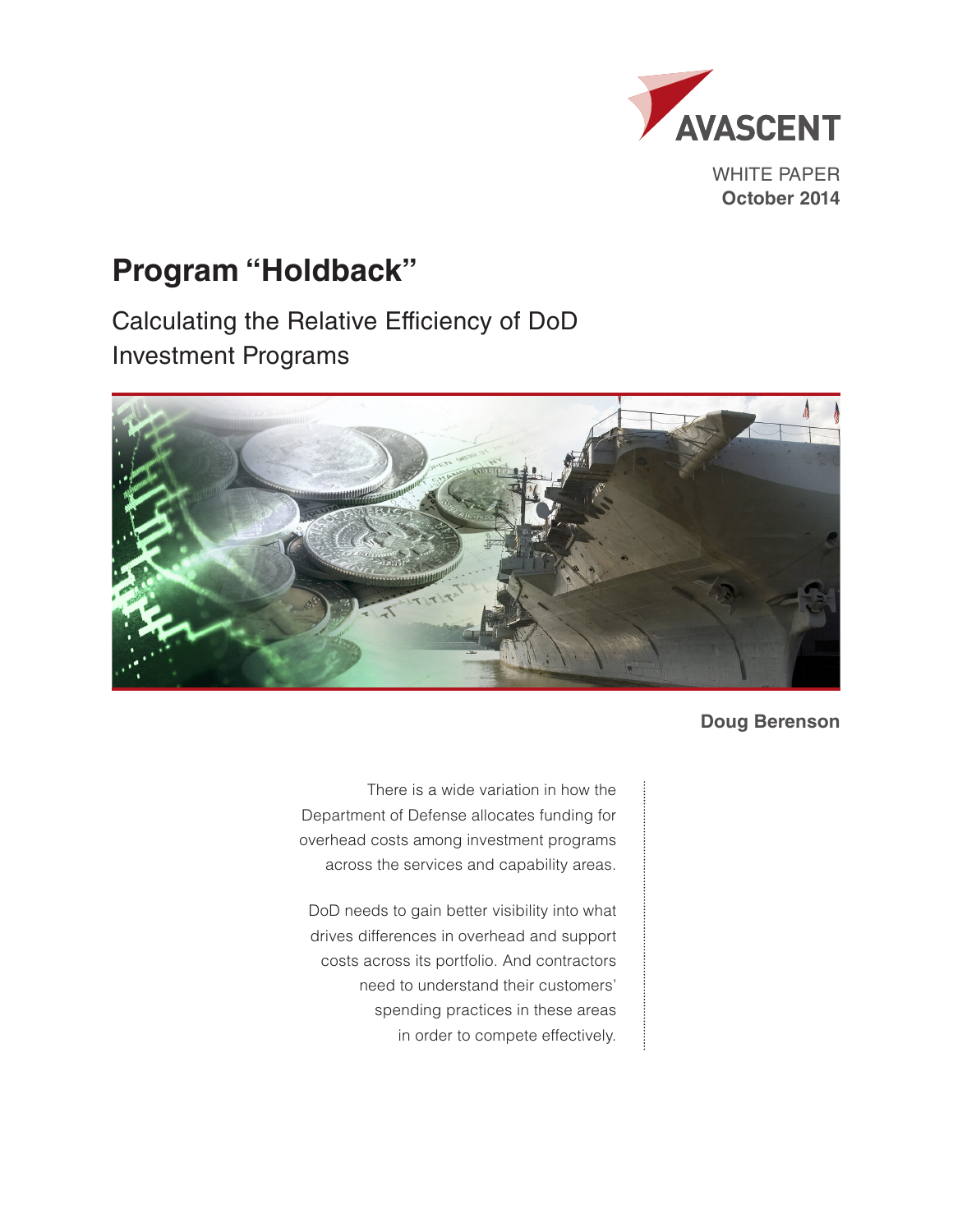

## **INTRODUCTION**

The Department of Defense continues to struggle to gain greater efficiency in its equipment acquisition efforts. The various Better Buying Power initiatives have focused on a range of goals, with the aim of reducing the overall cost of military solutions. These include the elimination of unproductive processes and bureaucracy. Avascent recently completed an effort aimed at measuring the cost of that bureaucracy on DoD weapons acquisition programs. To do this, Avascent undertook a detailed examination of Procurement and RDT&E programs from FY2010 through FY2015.

What Avascent found serves to update conventional wisdom regarding the degree of overhead costs burdening DoD programs. Avascent's review also points to the need to consider multiple categories of "non-core" costs within DoD acquisition programs. Beyond "pure" overhead costs, which contractors cannot access and which yield no warfighting value, there is a grey area formed by activities like initial training, logistics, and spares. These categories clearly provide value to the warfighter. But they may factor very differently into contractors' perceptions of addressable budget as they consider their competitive strategies.

In an era of intense budget pressure, industry and government alike are watching every dollar and the penalty for operating on old assumptions is increasing. Avascent now has an updated and detailed view of defense program overhead that can help give context and aid in the identification of overlooked opportunities as well as offer up novel ways that the industry can work with government to ensure that as much taxpayer value as possible reaches the people who are counting on it the most: warfighters.

**Avascent's findings demonstrate that this assumption is not far off: The average for Defense Department program expenses is about 9 percent, although there is far more variation than the conventional wisdom suggests.** 

#### FINE TUNING ASSUMPTIONS

A typical assumption is that about 10 percent of the budget for a given DoD investment program is held back for the program office to cover management expenses. That leaves 90 percent for the contractor or contractors involved in the program. Avascent's findings demonstrate that this assumption is not far off: The average for Defense Department program expenses is about 9 percent, although there is far more variation than the conventional wisdom suggests.

Multiple factors influence this variation. A key factor is which armed service is managing the program. Overhead levels range from a low of 2.7 percent in the Navy to a high of 11.1 percent in the Army. In addition, for reasons unique to its particular role, the Missile Defense Agency features overhead levels that are comparatively off the charts, at around 29 percent. The variation among these customers is driven by a number of factors, a key one being the types of solutions they acquire.

In terms of DoD equipment acquisition, ships feature a deceptively low rate of "holdback," at just 5.4 percent. (More on this below.) While missile systems – including complex ballistic missile defense systems – feature a rate of over 12 percent. As with the variation that characterizes different DoD customers, holdback rates among different investment categories is driven by many factors, including program lifecycle.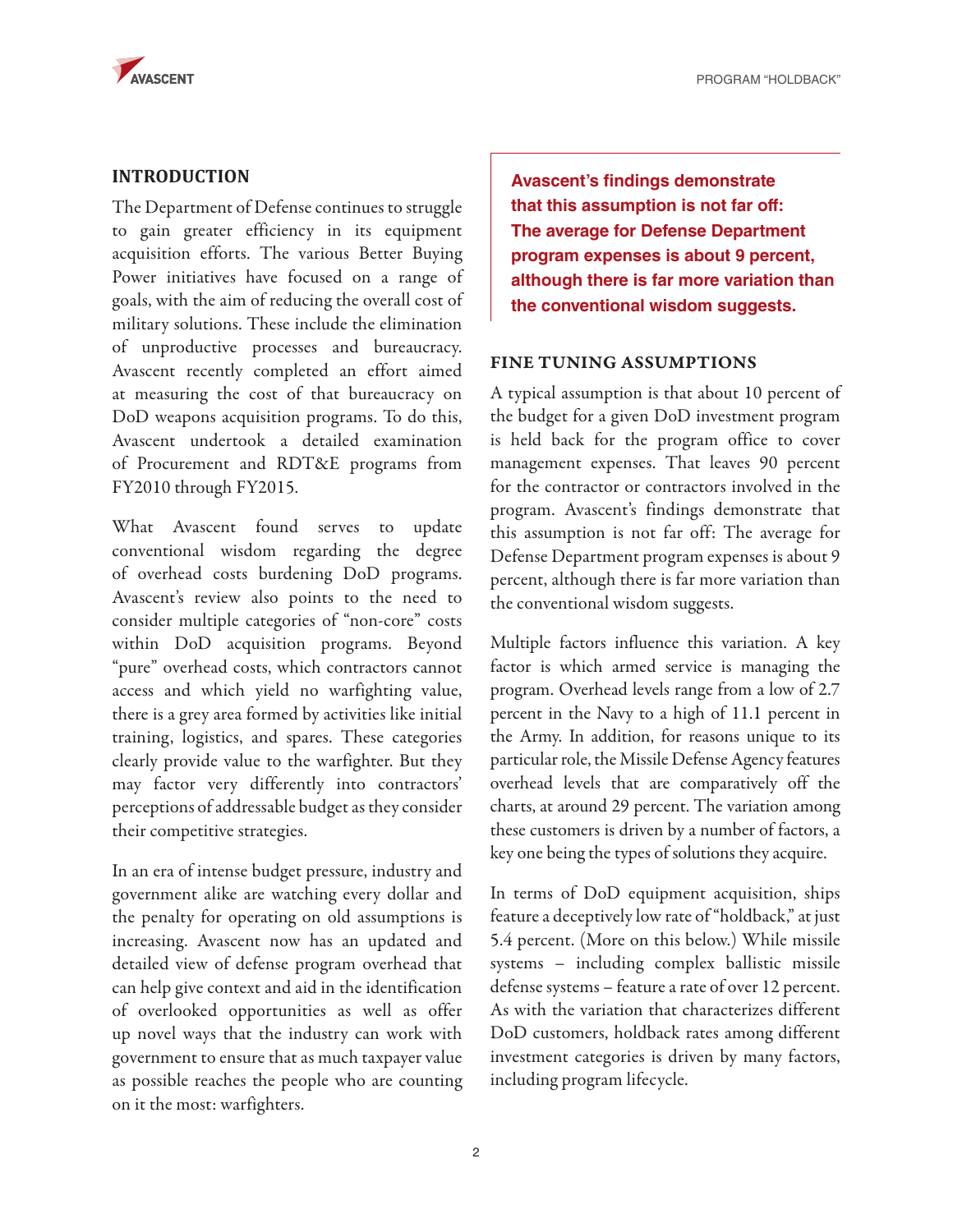

| <b>Figure 1: Cost Types Distributed Among Three Main Cost Categories</b> |                                                                                  |                                                                                                        |                                                                                                   |
|--------------------------------------------------------------------------|----------------------------------------------------------------------------------|--------------------------------------------------------------------------------------------------------|---------------------------------------------------------------------------------------------------|
| <b>Cost Category</b>                                                     | <b>Core Program Content</b>                                                      | <b>Program Support Costs</b>                                                                           | <b>Program Overhead</b>                                                                           |
| <b>Cost Type</b>                                                         | • Production<br>• Design/Development<br>• Engineering Change Orders              | • Initial Spares<br>• Equipment Installation<br>• Logistics<br>• Training                              | • Engineering Services<br>• Program Management<br>• Test & Evaluation                             |
| <b>Who Captures</b><br><b>These Costs?</b>                               | These costs are usually<br>captured by the prime<br>contractor and its teammates | These costs may be captured by<br>the prime, by DoD agencies, or by<br>third-party support contractors | These activities are performed<br>either by DoD agencies or by<br>third-party service contractors |

To be sure, excluding programs and customers whose unique circumstances drive sharp differences in overhead rates, the range of variation among the Services is not extreme. But even modest differences can be significant in terms of value to the contractor. More so in dealing with billion-dollar contracts where small percentages can equate to tens of millions of dollars.

#### AVASCENT SOURCES AND METHODS

In order to assess how efficiently DoD spends its acquisition resources, Avascent drew on its proprietary database of global defense procurement. This database tracks supply and demand for military equipment among 51 countries, including the United States. This Global Platforms & Systems database draws directly on DoD's Procurement and RDT&E budgets as source data for U.S. programs. The database breaks down DoD investment programs well below the Program Element (PE) level, and thus allows the user to itemize all discrete cost categories that comprise each program's budget.

Avascent assigns each of these cost categories to one of 10 "Cost Types," which represent a range of functional areas within an overall program. These Cost Types can be arranged in three broad categories, including core program content (that is, the "thing" being acquired), program overhead, and program support costs. (See figure 1.)

By organizing program budgets among these categories, Avascent can draw conclusions about the relative utilization of available budget across the Services and investment categories.

This analysis examined budgets for the period fiscal year 2010 through 2015. All years except FY2015 included Overseas Contingency Operations (OCO) appropriations. The FY2015 data represented the Department's budget request.

Avascent reviewed programs that comprise roughly 67 percent of the total value of the Procurement and RDT&E budgets. A few categories of equipment were omitted from this analysis. For example, classified programs, which account for around 9 percent of total DoD investment resources, do not show a transparent record of spending among different Cost Types, and so cannot be analyzed in an unclassified forum. In addition, Avascent excluded much of the spending in the RDT&E Management Support account within the overall RDT&E budget. This is because much of this funding goes to sustain DoD's laboratory and test & evaluation infrastructure, as opposed to direct investment in warfighting capabilities.

#### DIVING INTO THE DATA

Overall, the DoD average for FY2010 to FY2015 overhead costs is about 9 percent. These overhead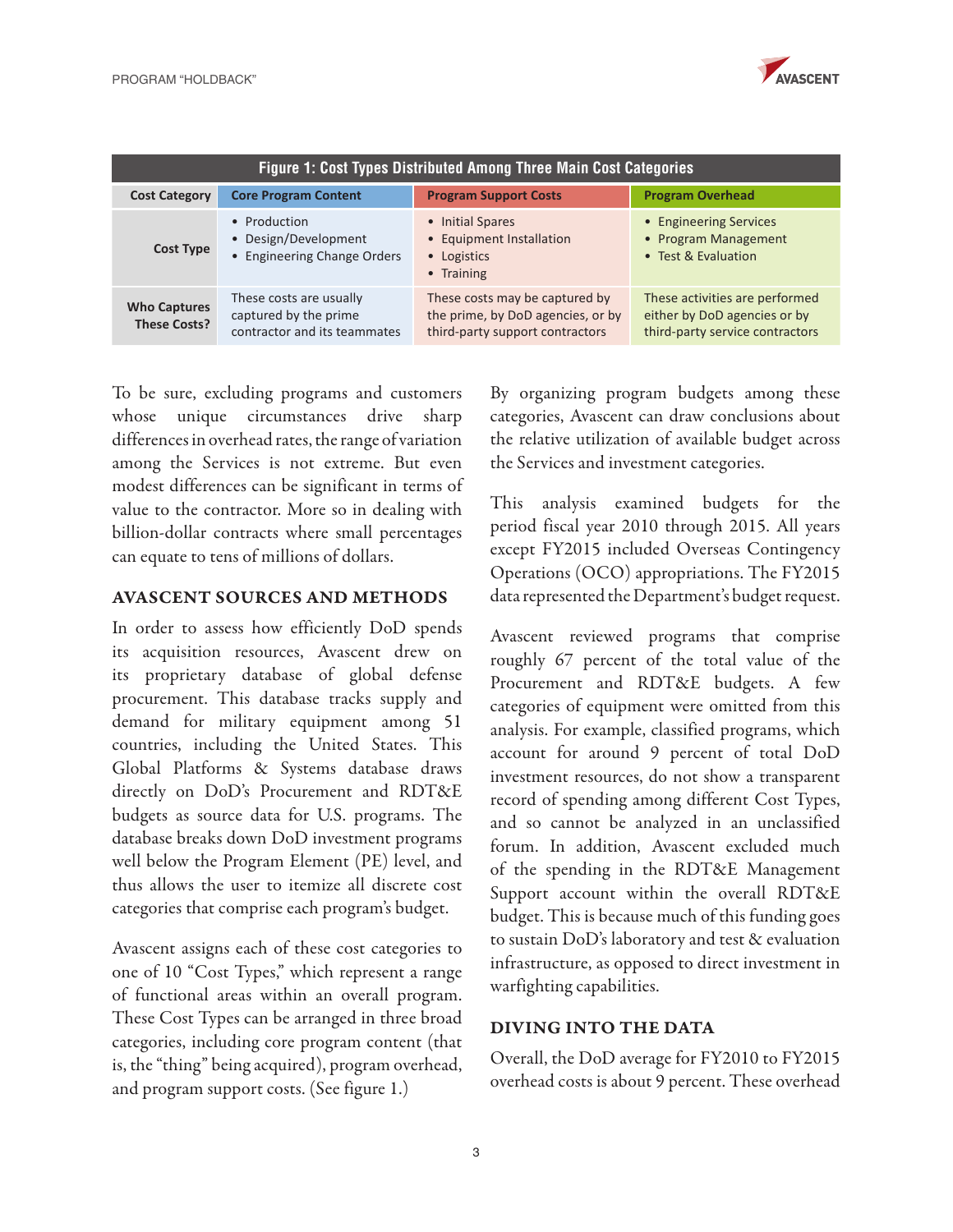costs comprise program management, test & evaluation, and engineering support services. (See figure 2, below.) In addition, the DoD investment program overall features program support costs of about 6.7 percent. The remainder, approximately 84 percent, is expended on the development and production of the core content itself.



Looking at the data by service shows some specific trends, some of which are explainable by the urgent wartime programs of the past decade and others that may reflect variations in largely standardized approaches to major acquisitions.

#### *Army*

Avascent found the Army's level of overhead costs to be the highest among the Armed Services, at 11.1 percent. Further, the Army features program support costs (e.g., logistics, spares, training) in the range of 7.4 percent. Both of these figures are among the highest observed among all DoD components.

But the Army's overhead and program support costs are skewed by the MRAP program. This program, which accounted for about \$10.3 billion in the period under review here, featured very high logistics and program management support costs. These costs were driven by the need to acquire large numbers of vehicles very rapidly from multiple sources, and to rapidly field them. This latter point raises the question of whether, in the interests of rapid program execution, the MRAP program was driven to fund a fielding and logistics activity with Procurement dollars that, under different circumstances, might have been borne with Operations and Maintenance (O&M) resources.

#### *Navy*

Overall, the Navy's program budget parameters are generally comparable to the other Services. The Navy's investment budget features roughly 6.5 percent in overhead and 6.1 percent in program support costs.

At first blush, these results are puzzling. The Navy, after all, acquires some of the most complex systems in the DoD inventory, in the form of surface combatants, submarines and aircraft carriers. How is the Navy able to contain program overhead costs so effectively for systems of this scale and complexity?

The answer may lie in how the Navy funds its ship acquisition bureaucracy. The Navy budgets a substantial sum of O&M funds for activities related to ship acquisition oversight. Avascent estimates that in FY2014, these activities drew around \$1.9 billion in O&M funds under the "Logistics Operation and Technical Support" activity group. These funds are geared heavily to ship-related activities, which might otherwise be borne by the Navy's SCN and RDT&E accounts.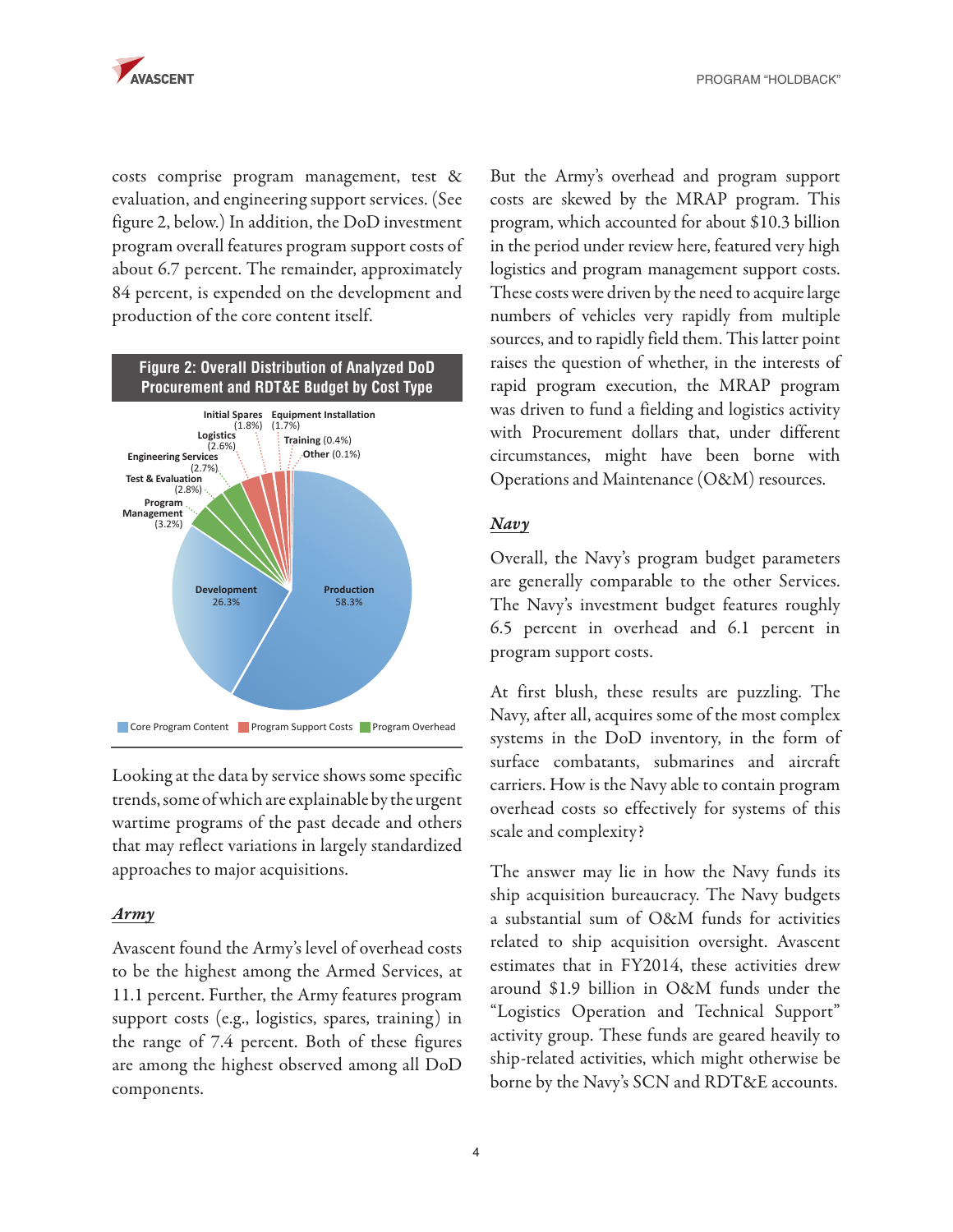



## *Air Force*

The Air Force's program budget parameters are also largely in line with the other Services. Avascent estimates that the Air Force spends around 7.4 percent each on program overhead and program support costs.

But the true efficiency of Air Force investment activities is particularly hard to judge because so much of the Service's Procurement and RDT&E budget is classified. Avascent estimates that nearly half of the Air Force's total investment budget is classified. This includes large portions of the "Other Procurement, Air Force" and Air Force RDT&E budgets that are likely used to fund intelligence activities outside the Service's direct control. The relative efficiency of these investment activities can only be guessed at in an unclassified forum.

## *Marine Corps*

The Marine Corps investment budget is heavily weighted to production, compared with development activity. This is the case even when

one accounts for USMC-specific line items that are nominally funded under the Navy's RDT&E budget. This focus on near-term procurement requirements comes as no surprise, given the Service's role.

What is surprising is that the Marines' level of program overhead is not significantly lower than that of the other Services. At 7.3 percent, it is higher than that seen in the Air Force, for example. The Marines' level of program support costs is also broadly comparable, at about 6.8 percent. This belies widespread perceptions of the Marines taking a bare bones approach to equipping the force.

#### *Outliers: MDA and SOCOM*

While the Army, Navy, Air Force and Marine Corps have budget parameters that are largely in line with each other, there are two interesting outliers: the Missile Defense Agency (MDA) and U.S. Special Operations Command. These two agencies lie at opposite ends of the program efficiency spectrum, bracketing the four Services' parameters on either end. And the results from Avascent's analysis indicate that a customer's investment focus, warfighting mission, and operational ethos can contribute decisively to the outlines of its investment-spending pattern.

MDA devotes a vastly larger share of its program budget to T&E and SETA costs, than the Services. These intensely complex systems have unique requirements for engineering support services, and highly expensive testing regimes. As a result, MDA features program overhead costs in excess of 29 percent, more than double that of the next closest agency.

The other outlier is U.S. Special Operations Command. SOCOM devotes a significantly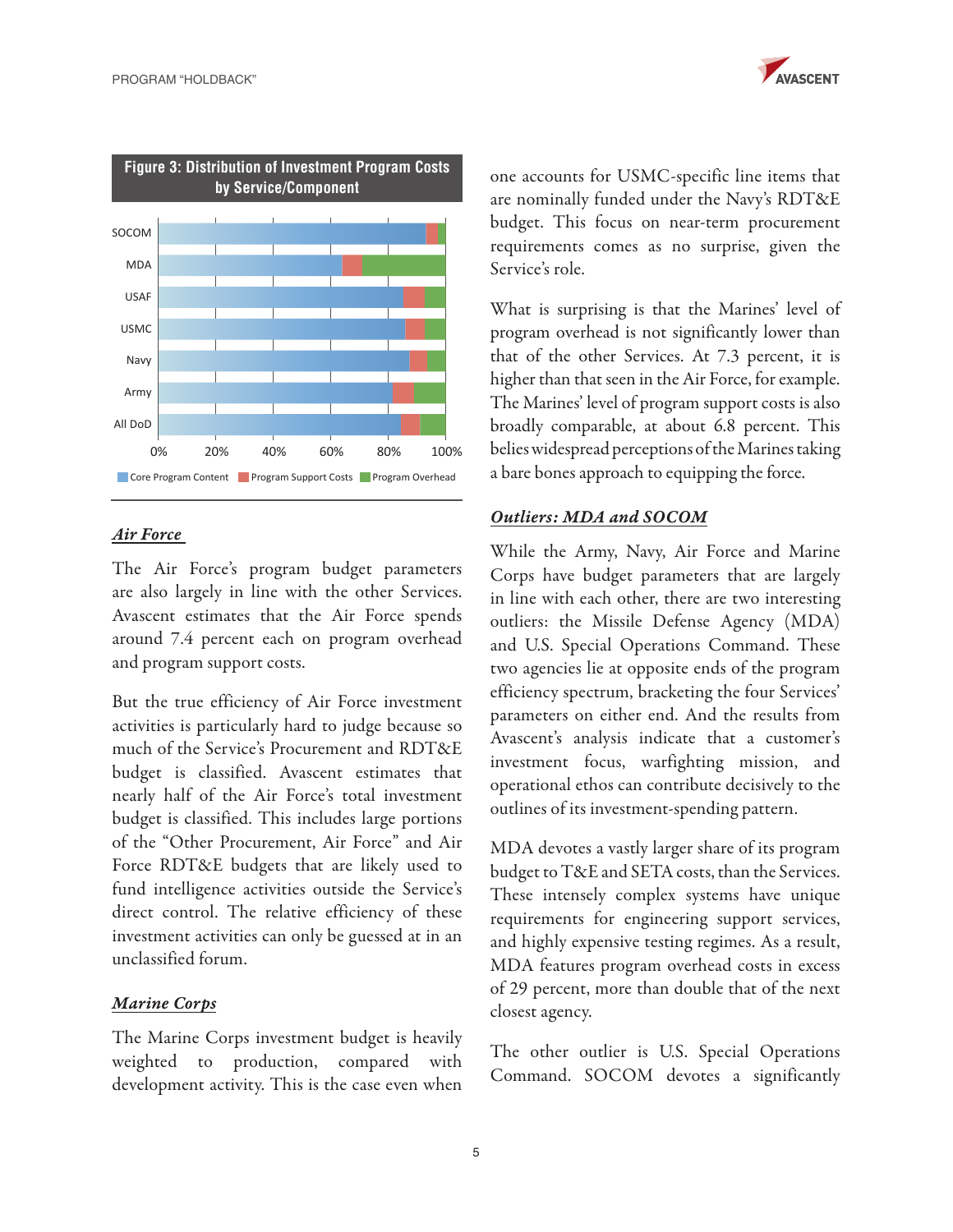

lower than average share of total program cost to internal support activities, just 2.7 percent. In program support costs also, SOCOM spends significantly less than the average, at just 4.1 percent. This reflects the rapid nature of SOCOM acquisitions.

This speed and efficiency in systems acquisition distinguishes SOCOM from the rest of DoD. It is a central reason why SOCOM is a highly attractive customer to defense companies. Many firms aim to make a quick sale to SOCOM, and then parlay acceptance by the military's elite as a platform to expand into the "Big Army."

As SOCOM grows in headcount, budget and operational responsibility, it is worth considering if the command can maintain this level of acquisition efficiency. With greater formality and structure, there is a risk that SOCOM acquisition habits will drift toward the mean.

## OVERHEAD ANALYSIS BY INVESTMENT CATEGORIES

Investment efficiency is driven by more than which agency or department is buying. What the customer buys has a clear effect on the level of program overhead and support costs.

#### *Ground Vehicles*

The ground vehicle investment portfolio is surprisingly inefficient in its use of investment resources. To be sure, the multibillion-dollar MRAP program skews the figures by a notable degree. The need to acquire large numbers of multiple designs quickly, and field them to multiple war zones drove substantial "non-core" costs, including both overhead and program support.

Including the roughly \$10.3 billion in MRAP investment during the period under review here, the ground vehicles portfolio featured an overhead rate of 12.4 percent. The rate of program support costs was 11.5 percent. The MRAP program put particularly heavy demand on the latter category. Of the \$10.3 billion spent on MRAP programs from FY2010 through 2015, fully 27 percent was related to logistics and fielding activities, and another 5 percent to installation of equipment on the vehicles.



However, even excluding MRAP from the figures, the ground vehicle portfolio features a surprisingly high degree of overhead costs, at 13.3 percent. There are many reasons for this. There has been a great deal of churn in the ground vehicle modernization effort, with programs like Ground Combat Vehicle and Marine Personnel Carrier rising to prominence and then falling by the wayside. Within this period, the Army's sprawling Future Combat System (FCS) program broke apart and faded away. At the same time, a number of tactical wheeled vehicle programs,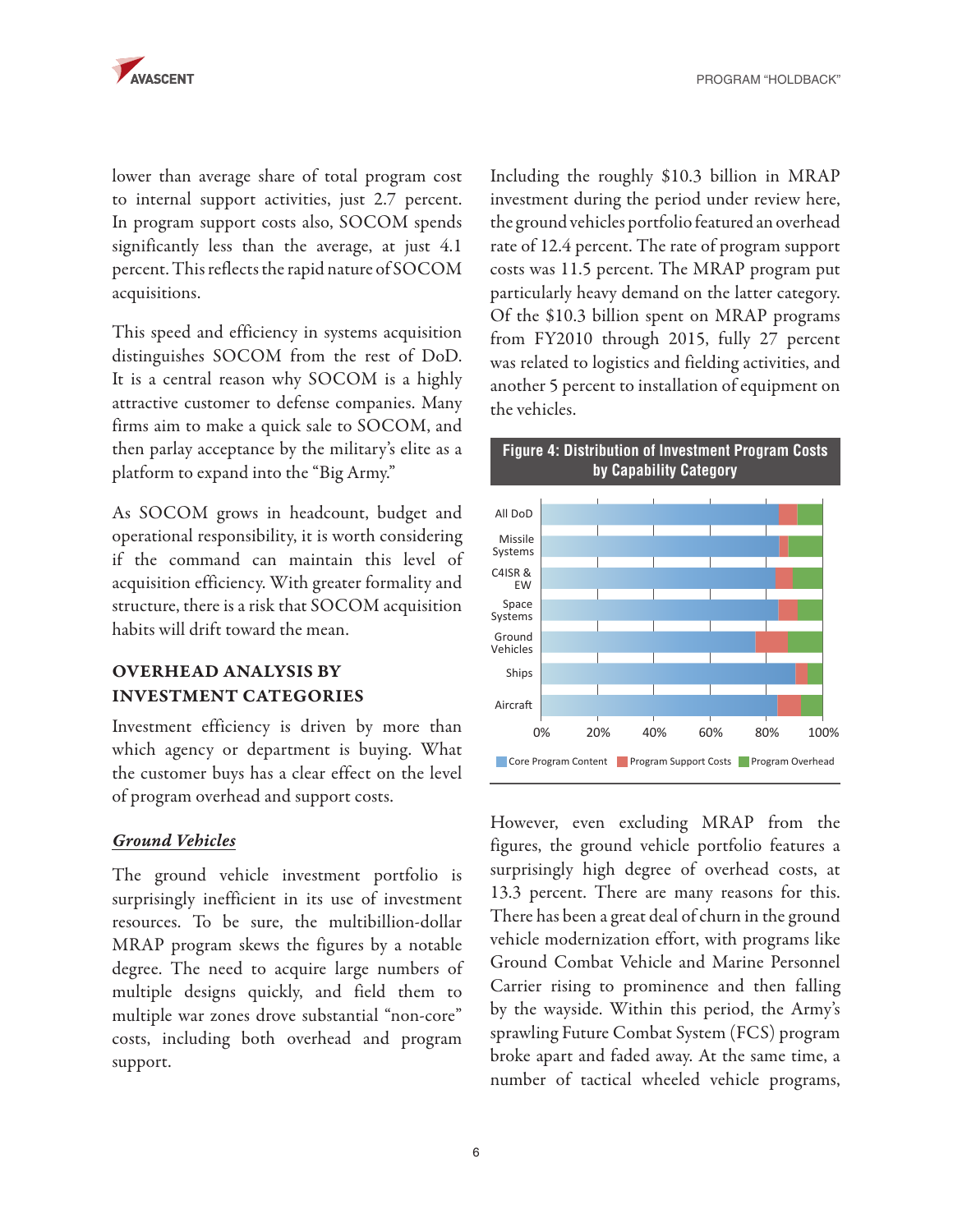

like the Families of Medium and Heavy Tactical Vehicles (FMTV and FHTV) have seen their buy rates collapse from OCO-funded peaks.

While a number of individual vehicle programs feature overhead rates very close to the broader investment average, the accumulation of this program upheaval has led to a suboptimal use of resources.

#### *Aircraft*

Spending proportions on aircraft are close to overall averages, with two notable trends changing over time. The first is the growth in relative spending on equipment installation as upgrades increase in importance with an ageing fleet. As well, there is more Air Force budget being allocated to initial spares, prompted by the growing F-35 fleet as well as other mature development programs shifting to production.

#### *Missile Systems*

Missile systems have an overall high level of spending on program management, notably SETA and T&E spending. This is influenced, in part, by the heavy presence of MDA programs in this category. As noted above, ballistic missile defense involves some of the most complex technologies and "system of systems" interactions that DoD aims to master.

But even excluding MDA from the portfolio of missiles and other precision weapons, program overhead rates at 10.7 percent are still relatively high. The drivers of these costs are not program management, but SETA and T&E requirements. The rationale behind these costs varies widely across a number of programs. In some cases, earlystage programs draw high rates of engineering

support sums, relative to core product development. In other cases, active production programs appear to need a large expenditure on production engineering support.

**There is more Air Force budget being allocated to initial spares, prompted by the growing F-35 fleet as well as other mature development programs shifting to production.**

## *Ships*

As discussed previously, there is a notably low share of program budgets dedicated to management and other overhead costs. Collectively, ship programs feature overhead rates of just 5.4 percent, well below the average of nearly 9 percent. And program support costs of about 4.3 percent are well below the average of 6.6 percent.

But, to reiterate a point made above, the Navy is able to employ O&M funding for ship acquisition support in a way that unburdens individual programs from carrying some costs.

#### *C4ISR and Electronic Warfare*

In the C4ISR and EW segment, Avascent sought to measure spending not just on "stand alone" programs, but also on C4ISR and EW content acquired within other programs, particularly aircraft and ships. Avascent's Global Platforms & Systems database allows either a roll-up or a disaggregation of value within various platforms.

At first blush, rates of overhead and program support spending among C4ISR and EW programs is somewhat high – at 10.7 and 6.1 percent, respectively – but not far out of line with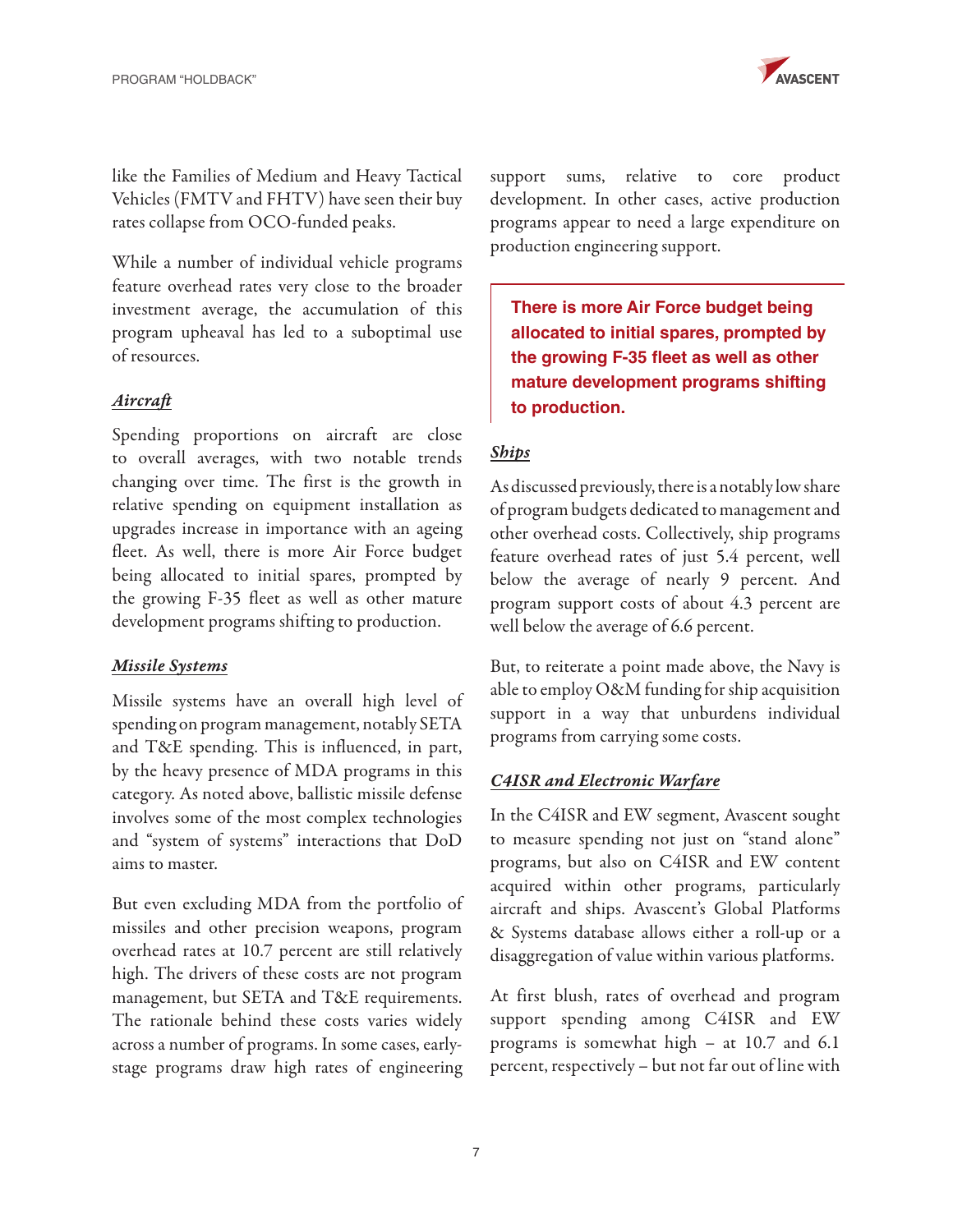PROGRAM "HOLDBACK"



# **C4ISR, in particular, is an area where customers can draw on solutions from players beyond traditional prime contractors.**

broader averages. The specific areas of SETA and equipment installation, however, are notably higher than in the broader investment program.

One unique aspect of this area is the customer's ability to generate capability using acquisition practices that can be different from the standard "program of record" model. C4ISR, in particular, is an area where customers can draw on solutions from players beyond traditional prime contractors. Many customers contract for engineering support services via indefinite quantity/indefinite delivery (ID/IQ) contracts, and may draw on these to backfill for capability improvements outside the grasp of traditional primes. This likely explains the relatively high SETA expenditure in the C4ISR and EW realm.

This also suggests that C4ISR and EW capabilities are being "subsidized" from the O&M accounts, not unlike the dynamic seen above in ships. Tracing O&M funds to specific C4ISR systems is notoriously difficult, given the structure of that budget. But it is clear that acquisition organizations that focus on these capabilities draw on these funds for product sustainment work, at a minimum. But the same acquisition channels that DoD uses for sustainment can be used for incremental improvement and innovation in many of these software-centric capabilities.

#### *Space Systems*

Overall, space systems feature rates of overhead (8.9 percent) and program support costs (6.8%)

that are almost precisely in line with broader averages. There are several other considerations to bear in mind, however, when thinking about these figures.

First and foremost is the reality that total investment in space-related systems cannot be truly known by looking only at unclassified data. As tallied here, investment in space systems (which encompasses satellites, launch vehicles, and space range infrastructure) totals just \$32.9 billion over the six years under review. By contrast, investment in airborne systems totals nearly five times that level of spending. Clearly, a substantial portion of space-related investment takes place classified realm, and thus cannot be analyzed here.

Second, it is important not to equate "program efficiency" as we have used the term here with "program success," as measured in the ability to remain on budget and schedule. It is notable, for example, that satellite programs featured 11 Nunn-McCurdy breaches between 1997 and 2009, according to data compiled by the Government Accountability Office (GAO). Only aircraft programs featured more such troubles. Rather, the data examined here indicate only that space programs, whatever their outcome, do not tend to draw on non-core costs in a manner that are out of line with broader DoD practices.

#### AREAS OF OPPORTUNITY

With this more precise understanding of how the armed services budget for supporting and overhead costs, contractors can better calibrate their bid prices to their customers' available budget. This is nothing new in the industry. An elemental part of any company's price-to-win exercise involves gaining a clear picture of the truly available portion of the target program's budget.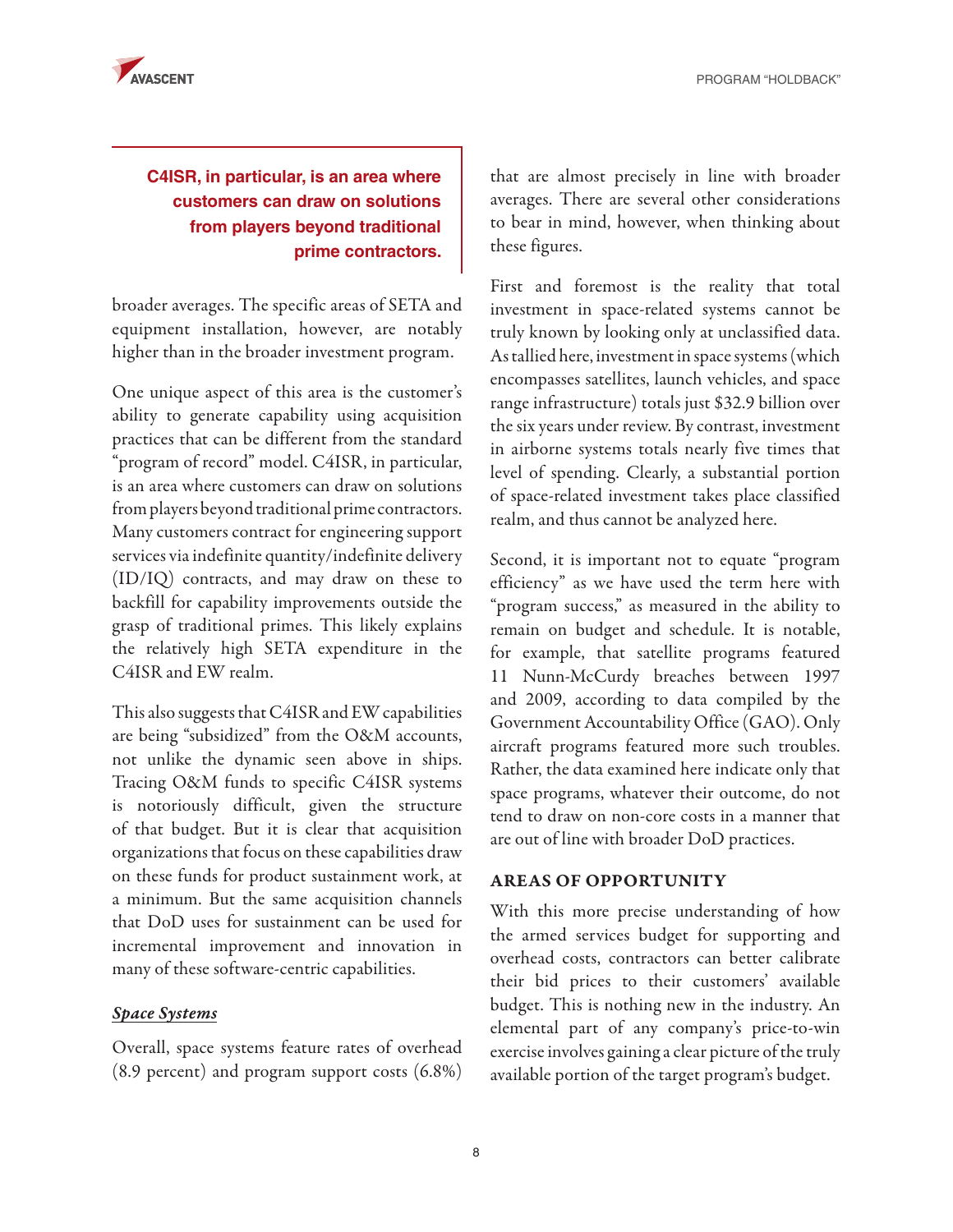

But it can also be important to understand the broader tendencies and tolerances of various customer groups. Individual program budgets can change from year to year, as broader pressures are exerted across constituencies, and "fact of life" changes are implemented. Knowing the range of acceptable behavior across specific customer agencies and in particular investment areas can help contractors understand how much latitude they are likely to have over the long-term of a program. Avascent's database can be configured to address these more narrow areas of focus.

**Firms positioned with key customer agencies as providers of technical support services have an opportunity to capitalize on requirements that may otherwise be folded into traditional solution contracts.**

It is critical to understand how customers plan to acquire the range of activities encompassed here under "program support costs": Initial training, spares, logistics and fielding support. These can be integrated into a production or development contract. In such a case, bidders must factor delivery of these products and services into their offered price. In an environment of heightened cost consciousness, this requires blending business models and cost structures to remain competitive.

For contractors outside the traditional bounds of "solution providers," this analysis suggests areas of opportunity. Firms positioned with key customer agencies as providers of technical support services have an opportunity to capitalize on requirements that may otherwise be folded into traditional solution contracts.

#### **CONCLUSION**

Today, every dollar counts, for government and contractor alike. Playing a supporting role in acquisitions and services is a viable opportunity, and as the Avascent data show, it is a potentially attractive opportunity where industry and government can find aligned interests. Understanding the opportunities at hand requires updating assumptions, however. Once that is done, there is a chance to plan how to go after overlooked opportunities.